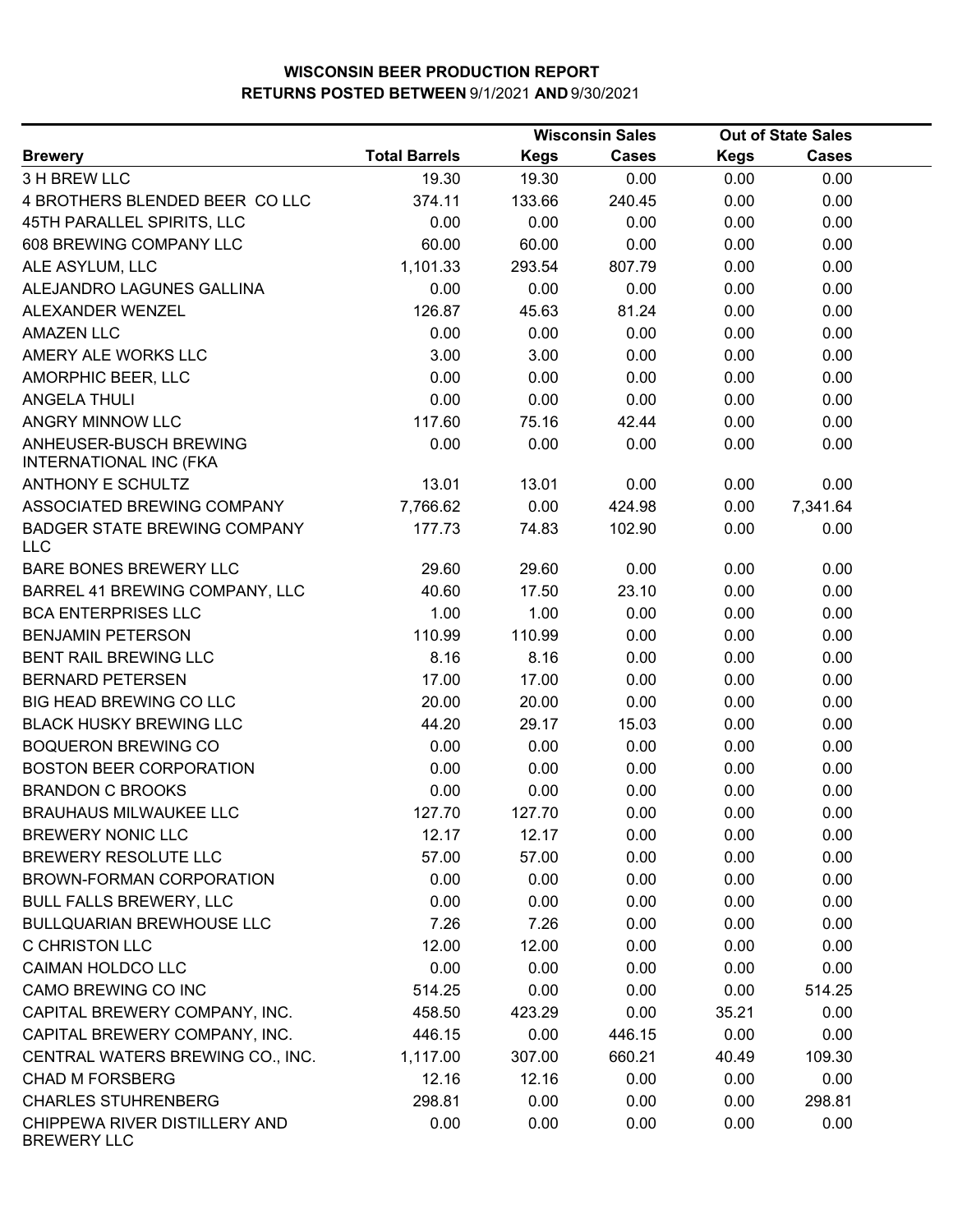|                                                      |                      |             | <b>Wisconsin Sales</b> |             | <b>Out of State Sales</b> |  |
|------------------------------------------------------|----------------------|-------------|------------------------|-------------|---------------------------|--|
| <b>Brewery</b>                                       | <b>Total Barrels</b> | <b>Kegs</b> | <b>Cases</b>           | <b>Kegs</b> | <b>Cases</b>              |  |
| COFFEE GROUNDS, INC.                                 | 9.97                 | 9.97        | 0.00                   | 0.00        | 0.00                      |  |
| <b>COLLECTIVE ARTS USA LTD</b>                       | 0.00                 | 0.00        | 0.00                   | 0.00        | 0.00                      |  |
| CONCH CO. INC.                                       | 84.48                | 71.92       | 12.56                  | 0.00        | 0.00                      |  |
| COPPER MOUNTAIN BEVERAGE CO                          | 0.00                 | 0.00        | 0.00                   | 0.00        | 0.00                      |  |
| <b>COPPER STATE BREWERY LLC</b>                      | 138.56               | 138.56      | 0.00                   | 0.00        | 0.00                      |  |
| <b>DANA KAINZ</b>                                    | 10.00                | 10.00       | 0.00                   | 0.00        | 0.00                      |  |
| DANIEL D SCHEY                                       | 51.12                | 34.43       | 16.69                  | 0.00        | 0.00                      |  |
| DANIEL E SCHULD                                      | 25.66                | 25.66       | 0.00                   | 0.00        | 0.00                      |  |
| <b>DAVID A KNUTH</b>                                 | 53.17                | 53.17       | 0.00                   | 0.00        | 0.00                      |  |
| DEAD BIRD BREWING COMPANY                            | 0.00                 | 0.00        | 0.00                   | 0.00        | 0.00                      |  |
| DEAD BIRD BREWING COMPANY                            | 0.00                 | 0.00        | 0.00                   | 0.00        | 0.00                      |  |
| DELAFIELD BREWHAUS LLC                               | 79.50                | 79.50       | 0.00                   | 0.00        | 0.00                      |  |
| <b>DELTA BEER LLC</b>                                | 83.53                | 70.85       | 12.68                  | 0.00        | 0.00                      |  |
| <b>DENNIS E ERB</b>                                  | 6.00                 | 6.00        | 0.00                   | 0.00        | 0.00                      |  |
| DIAGEO AMERICAS SUPPLY INC                           | 70,810.68            | 0.00        | $-0.03$                | 0.00        | 70,810.71                 |  |
| DJ FEDDERLY MANAGEMENT<br><b>CONSULTANT LLC</b>      | 0.00                 | 0.00        | 0.00                   | 0.00        | 0.00                      |  |
| <b>DONALD R MAHAN</b>                                | 0.00                 | 0.00        | 0.00                   | 0.00        | 0.00                      |  |
| DOOR COUNTY BREWING CO LLC                           | 201.16               | 28.49       | 172.67                 | 0.00        | 0.00                      |  |
| <b>DOUBLE BREW LLC</b>                               | 33.42                | 0.00        | 33.42                  | 0.00        | 0.00                      |  |
| DRIFTLESS BREWING COMPANY LLC                        | 64.10                | 64.10       | 0.00                   | 0.00        | 0.00                      |  |
| DRIFTLESS PURE LLC                                   | 3.99                 | 3.99        | 0.00                   | 0.00        | 0.00                      |  |
| DUBS BREW, LLC                                       | 8.75                 | 8.75        | 0.00                   | 0.00        | 0.00                      |  |
| DUESTERBECK'S BREWING COMPANY,<br><b>LLC</b>         | 64.17                | 64.17       | 0.00                   | 0.00        | 0.00                      |  |
| EAGLE TRACE BREWING COMPANY<br><b>LLC</b>            | 0.00                 | 0.00        | 0.00                   | 0.00        | 0.00                      |  |
| EAGLE TRACE BREWING COMPANY<br><b>LLC</b>            | 831.95               | 276.41      | 555.54                 | 0.00        | 0.00                      |  |
| <b>EAST TROY BREWERY CO</b>                          | 15.50                | 15.50       | 0.00                   | 0.00        | 0.00                      |  |
| <b>EGR LLC</b>                                       | 0.00                 | 0.00        | 0.00                   | 0.00        | 0.00                      |  |
| <b>EMPRIZE BREWING LLC</b>                           | 14.38                | 14.38       | 0.00                   | 0.00        | 0.00                      |  |
| FERMENTORIUM BEVERAGE<br><b>COMPANY LLC</b>          | 105.11               | 49.32       | 55.79                  | 0.00        | 0.00                      |  |
| FFATS BREWING COMPANY, LLC                           | 7.00                 | 7.00        | 0.00                   | 0.00        | 0.00                      |  |
| FIFTH WARD BREWING COMPANY LLC                       | 61.45                | 44.41       | 17.04                  | 0.00        | 0.00                      |  |
| FIVE STAR BREWING CO INC.                            | 442.03               | 0.00        | 0.00                   | 0.00        | 442.03                    |  |
| FLIX ENTERTAINMENT LLC                               | 0.00                 | 0.00        | 0.00                   | 0.00        | 0.00                      |  |
| FORTRESS NUTRITION, LLC                              | 0.00                 | 0.00        | 0.00                   | 0.00        | 0.00                      |  |
| FOXTOWN-GBC, INC.                                    | 67.69                | 41.54       | 26.15                  | 0.00        | 0.00                      |  |
| <b>FRESAR INC</b>                                    | 2.52                 | 2.52        | 0.00                   | 0.00        | 0.00                      |  |
| <b>FULTON LLC</b>                                    | 20.44                | 2.00        | 18.44                  | 0.00        | 0.00                      |  |
| <b>G5 BREWING COMPANY LLC</b>                        | 77.00                | 77.00       | 0.00                   | 0.00        | 0.00                      |  |
| <b>GARYS PREMIUM COCKTAILS</b>                       | 0.00                 | 0.00        | 0.00                   | 0.00        | 0.00                      |  |
| <b>GATHERING PLACE BREWING</b><br><b>COMPANY LLC</b> | 62.76                | 24.13       | 38.63                  | 0.00        | 0.00                      |  |
| GD3, LLC                                             | 136.42               | 136.42      | 0.00                   | 0.00        | 0.00                      |  |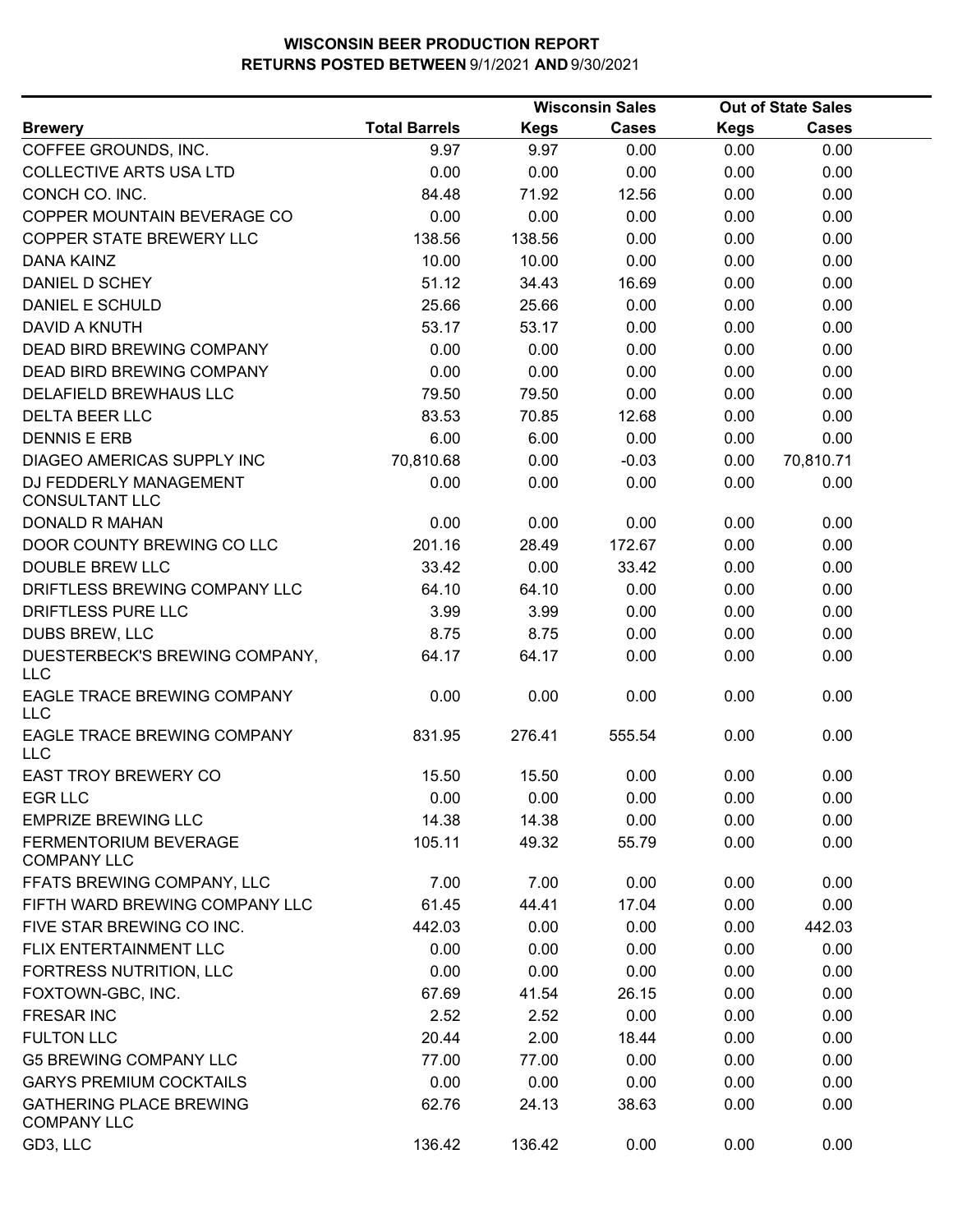|                                                   |                      |             | <b>Wisconsin Sales</b> |             | <b>Out of State Sales</b> |  |
|---------------------------------------------------|----------------------|-------------|------------------------|-------------|---------------------------|--|
| <b>Brewery</b>                                    | <b>Total Barrels</b> | <b>Kegs</b> | <b>Cases</b>           | <b>Kegs</b> | <b>Cases</b>              |  |
| GD4, LLC                                          | 44.80                | 44.80       | 0.00                   | 0.00        | 0.00                      |  |
| <b>GEORGE BREGAR</b>                              | 0.00                 | 0.00        | 0.00                   | 0.00        | 0.00                      |  |
| <b>GIANT JONES BREWING LLC</b>                    | 23.60                | 9.83        | 13.77                  | 0.00        | 0.00                      |  |
| GJS SALES, INC.                                   | 815.48               | 0.00        | 815.48                 | 0.00        | 0.00                      |  |
| <b>GOOD CITY BREWING LLC</b>                      | 319.02               | 171.17      | 147.85                 | 0.00        | 0.00                      |  |
| <b>GOOD CITY BREWING LLC</b>                      | 3.61                 | 3.00        | 0.61                   | 0.00        | 0.00                      |  |
| <b>GRANT PAULY</b>                                | 1,080.31             | 374.89      | 705.42                 | 0.00        | 0.00                      |  |
| <b>GRAVITY BOX BREWING COMPANY,</b><br><b>LLC</b> | 0.00                 | 0.00        | 0.00                   | 0.00        | 0.00                      |  |
| <b>GRAY BREWING CO.</b>                           | 77.16                | 38.83       | 20.24                  | 8.50        | 9.59                      |  |
| <b>GREEN BAY BREWING COMPANY</b>                  | 488.31               | 213.99      | 274.32                 | 0.00        | 0.00                      |  |
| <b>GREENVIEW BREWING LLC</b>                      | 29.43                | 9.20        | 20.23                  | 0.00        | 0.00                      |  |
| <b>GREGORY YORK</b>                               | 51.57                | 51.57       | 0.00                   | 0.00        | 0.00                      |  |
| <b>GUY R LILJA</b>                                | 0.00                 | 0.00        | 0.00                   | 0.00        | 0.00                      |  |
| HEART OF THE NORTH BREWING CO                     | 3.00                 | 3.00        | 0.00                   | 0.00        | 0.00                      |  |
| <b>HERBIERY LLC</b>                               | 14.87                | 5.33        | 9.54                   | 0.00        | 0.00                      |  |
| HILLSBORO BREWING COMPANY LLC                     | 102.58               | 102.58      | 0.00                   | 0.00        | 0.00                      |  |
| HOG HOUSE BREWING, LLC                            | 0.00                 | 0.00        | 0.00                   | 0.00        | 0.00                      |  |
| HOOPS OF DANE COUNTY, INC.                        | 0.00                 | 0.00        | 0.00                   | 0.00        | 0.00                      |  |
| HOOPS OF DANE COUNTY, INC.                        | 0.00                 | 0.00        | 0.00                   | 0.00        | 0.00                      |  |
| HOOPS OF DANE COUNTY, INC.                        | 0.00                 | 0.00        | 0.00                   | 0.00        | 0.00                      |  |
| HOP & BARREL BREWING COMPANY,<br><b>LLC</b>       | 0.00                 | $-31.32$    | $-65.68$               | 31.32       | 65.68                     |  |
| HOP HAUS BREWING COMPANY LLC                      | 4.00                 | 4.00        | 0.00                   | 0.00        | 0.00                      |  |
| HOP HAUS BREWING COMPANY LLC                      | 156.00               | 156.00      | 0.00                   | 0.00        | 0.00                      |  |
| HOP YARD ALE WORKS LLC                            | 0.00                 | 0.00        | 0.00                   | 0.00        | 0.00                      |  |
| HORNELL BREWING CO INC                            | 11,724.00            | 0.00        | $-0.01$                | 0.00        | 11,724.01                 |  |
| INDEED BREWING COMPANY WI, LLC                    | 39.28                | 37.83       | 1.45                   | 0.00        | 0.00                      |  |
| <b>INVENTORS BREWPUB LLC</b>                      | 5.84                 | 5.84        | 0.00                   | 0.00        | 0.00                      |  |
| <b>ISAAC SHOWAKI</b>                              | 247.98               | 43.33       | 204.65                 | 0.00        | 0.00                      |  |
| JACQUELYN FORBES KEARNS                           | 44.50                | 44.50       | 0.00                   | 0.00        | 0.00                      |  |
| <b>JAMES METZ</b>                                 | 30.82                | 30.82       | 0.00                   | 0.00        | 0.00                      |  |
| <b>JAMES PLOETZ</b>                               | 0.00                 | 0.00        | 0.00                   | 0.00        | 0.00                      |  |
| <b>JASON H WHITE</b>                              | 4.74                 | 2.00        | 2.74                   | 0.00        | 0.00                      |  |
| <b>JEAN M LANE</b>                                | 28.39                | 28.39       | 0.00                   | 0.00        | 0.00                      |  |
| <b>JENNIFER DIGIACOMO</b>                         | 0.00                 | 0.00        | 0.00                   | 0.00        | 0.00                      |  |
| <b>JEREMY BEACH</b>                               | 0.00                 | 0.00        | 0.00                   | 0.00        | 0.00                      |  |
| <b>JONATHAN CHRISTIANSEN</b>                      | 9.75                 | 4.08        | 0.00                   | 5.67        | 0.00                      |  |
| <b>JRKM MANAGEMENT COMPANY</b>                    | 23.75                | 23.75       | 0.00                   | 0.00        | 0.00                      |  |
| JRKM MANAGEMENT COMPANY                           | 0.00                 | 0.00        | 0.00                   | 0.00        | 0.00                      |  |
| KARBEN4 BREWING LLC                               | 900.45               | 300.50      | 599.95                 | 0.00        | 0.00                      |  |
| KATCHEVER & CO LLC                                | 133.63               | 70.17       | 63.46                  | 0.00        | 0.00                      |  |
| KELLERMEISTER BEVERAGES, LLC                      | 48.45                | 28.35       | 20.10                  | 0.00        | 0.00                      |  |
| <b>KIRK C BANGSTAD</b>                            | 0.00                 | 0.00        | 0.00                   | 0.00        | 0.00                      |  |
| KOWALSKE BREWING LLC                              | 0.00                 | 0.00        | 0.00                   | 0.00        | 0.00                      |  |
| KOWALSKE BREWING LLC                              | 18.50                | 18.50       | 0.00                   | 0.00        | 0.00                      |  |
|                                                   |                      |             |                        |             |                           |  |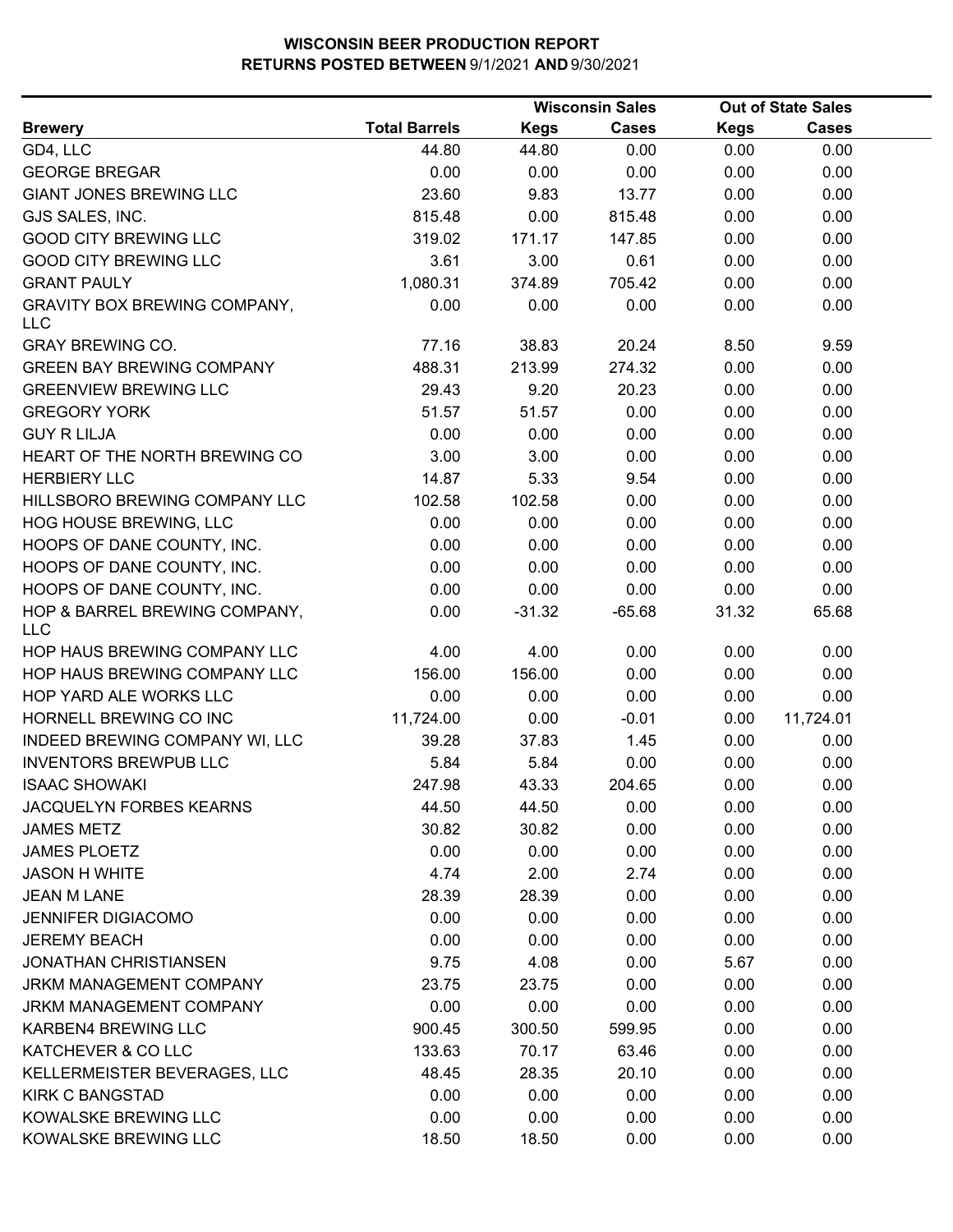|                                                        |                      |             | <b>Wisconsin Sales</b> |             | <b>Out of State Sales</b> |  |
|--------------------------------------------------------|----------------------|-------------|------------------------|-------------|---------------------------|--|
| <b>Brewery</b>                                         | <b>Total Barrels</b> | <b>Kegs</b> | <b>Cases</b>           | <b>Kegs</b> | <b>Cases</b>              |  |
| KOWALSKE BREWING LLC                                   | 0.00                 | 0.00        | 0.00                   | 0.00        | 0.00                      |  |
| KRIER FOODS, INC.                                      | 4,766.26             | 0.00        | 0.00                   | 0.00        | 4,766.26                  |  |
| LAKEFRONT BREWERY, INC.                                | 4,092.85             | 1,575.33    | 1,821.54               | 54.33       | 641.65                    |  |
| LAKEFRONT BREWERY, INC.                                | 124.45               | 0.00        | 124.45                 | 0.00        | 0.00                      |  |
| LAKEWALK BREWERY AND CAFE<br><b>COMPANY</b>            | 22.00                | 22.00       | 0.00                   | 0.00        | 0.00                      |  |
| <b>LARRY TRACHENBROIT</b>                              | 0.00                 | 0.00        | 0.00                   | 0.00        | 0.00                      |  |
| LAYMAN BREWING, LLC                                    | 2.00                 | 1.90        | 0.10                   | 0.00        | 0.00                      |  |
| <b>LAZY MONK BREWING LLC</b>                           | 52.99                | 28.22       | 24.77                  | 0.00        | 0.00                      |  |
| LEDGESTONE ESTATE LLC                                  | 21.00                | 21.00       | 0.00                   | 0.00        | 0.00                      |  |
| <b>LEE BURGESS</b>                                     | 0.00                 | 0.00        | 0.00                   | 0.00        | 0.00                      |  |
| LEFFEL ROOTS, LLC                                      | 0.00                 | 0.00        | 0.00                   | 0.00        | 0.00                      |  |
| LHM BREW PUB, LLC                                      | 10.71                | 10.71       | 0.00                   | 0.00        | 0.00                      |  |
| <b>LIFT BRIDGE BREWING</b><br><b>TECHNOLOGIES LLC</b>  | 16.70                | 10.30       | 6.40                   | 0.00        | 0.00                      |  |
| LITTLEPORT BREWING COMPANY LLC                         | 5.50                 | 5.50        | 0.00                   | 0.00        | 0.00                      |  |
| LOOKING FOR GROUP BREWING<br><b>MADISON LLC</b>        | 0.00                 | 0.00        | 0.00                   | 0.00        | 0.00                      |  |
| <b>LOST ISLAND WINE LLC</b>                            | 8.50                 | 8.50        | 0.00                   | 0.00        | 0.00                      |  |
| LUCETTE BREWING COMPANY LLC                            | 88.97                | 62.24       | 26.73                  | 0.00        | 0.00                      |  |
| LUCKYS 1313 BREW PUB INVESTOR<br>LLC                   | 0.00                 | 0.00        | 0.00                   | 0.00        | 0.00                      |  |
| LUCKYS 1313 BREW PUB INVESTOR<br><b>LLC</b>            | 0.00                 | 0.00        | 0.00                   | 0.00        | 0.00                      |  |
| LUCKYS 1313 BREW PUB INVESTOR<br><b>LLC</b>            | 0.00                 | 0.00        | 0.00                   | 0.00        | 0.00                      |  |
| MAG ENTERTAINMENT LLC                                  | 0.00                 | 0.00        | 0.00                   | 0.00        | 0.00                      |  |
| MARK ANTHONY BREWING INC                               | 54,921.33            | 0.00        | $-9,973.07$            | 0.00        | 64,894.40                 |  |
| <b>MATTHEW R SCHMIDT</b>                               | 52.50                | 52.50       | 0.00                   | 0.00        | 0.00                      |  |
| MCFLESHMAN'S BREWING CO., LLC.                         | 72.27                | 51.95       | 20.32                  | 0.00        | 0.00                      |  |
| MCZ'S BREWING, LLC                                     | 1.90                 | 1.90        | 0.00                   | 0.00        | 0.00                      |  |
| MELMS BREWING COMPANY INC                              | 0.00                 | 0.00        | 0.00                   | 0.00        | 0.00                      |  |
| MICHAEL CHRISTENSON                                    | 0.00                 | 0.00        | 0.00                   | 0.00        | 0.00                      |  |
| <b>MICHAEL K BRENNER</b>                               | 0.00                 | 0.00        | 0.00                   | 0.00        | 0.00                      |  |
| MICHAEL W ZUPKE                                        | 1.00                 | 1.00        | 0.00                   | 0.00        | 0.00                      |  |
| MILWAUKEE BREWING COMPANY                              | 0.00                 | 0.00        | 0.00                   | 0.00        | 0.00                      |  |
| MILWAUKEE BREWING COMPANY                              | 858.93               | 310.00      | 548.93                 | 0.00        | 0.00                      |  |
| MILWAUKEE BREWING COMPANY                              | 0.00                 | 0.00        | 0.00                   | 0.00        | 0.00                      |  |
| <b>MISSION BREWERY INC</b>                             | 0.00                 | 0.00        | 0.00                   | 0.00        | 0.00                      |  |
| MOBCRAFT BEER INC.                                     | 1,172.79             | 542.48      | 589.86                 | 13.23       | 27.22                     |  |
| <b>MODICUM BREWING LLC</b>                             | 17.95                | 13.25       | 4.70                   | 0.00        | 0.00                      |  |
| MOLSON COORS BEVERAGE<br><b>COMPANY USA LLC</b>        | 4,040.59             | 571.69      | 2,660.79               | 116.00      | 692.11                    |  |
| <b>MOLSON COORS BEVERAGE</b><br><b>COMPANY USA LLC</b> | 603,739.18           | 13,442.00   | 147,623.03             | 44,790.23   | 397,883.92                |  |
| <b>MOLSON COORS BEVERAGE</b><br><b>COMPANY USA LLC</b> | 648.18               | 0.00        | $-0.03$                | 0.00        | 648.21                    |  |
| MOLSON COORS BEVERAGE                                  | 1,044.96             | 0.00        | $-0.19$                | 0.00        | 1,045.15                  |  |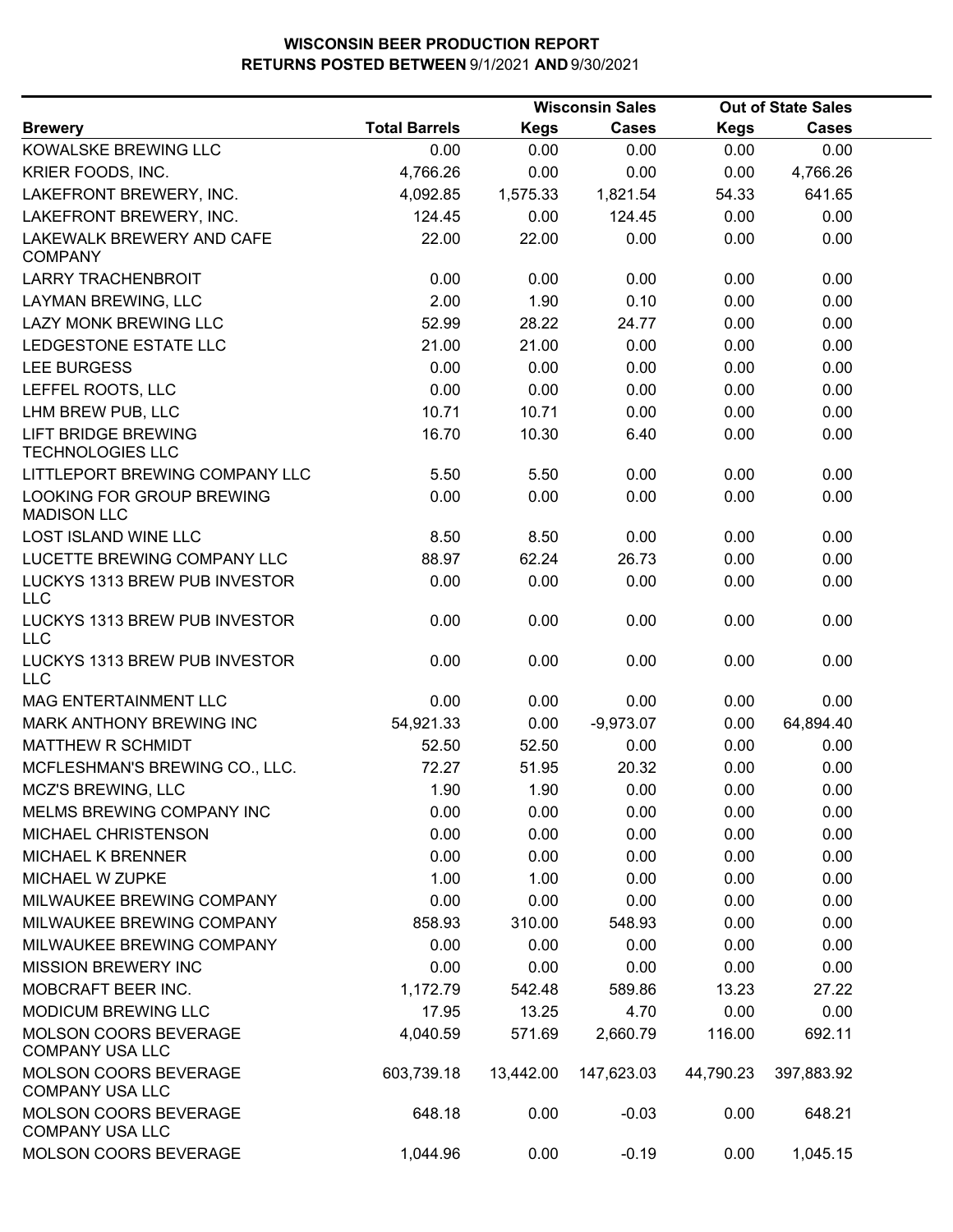|                                                 |                      | <b>Out of State Sales</b> |              |             |              |  |
|-------------------------------------------------|----------------------|---------------------------|--------------|-------------|--------------|--|
| <b>Brewery</b>                                  | <b>Total Barrels</b> | <b>Kegs</b>               | <b>Cases</b> | <b>Kegs</b> | <b>Cases</b> |  |
| <b>COMPANY USA LLC</b>                          |                      |                           |              |             |              |  |
| MOLSON COORS USA LLC                            | 0.00                 | 0.00                      | 0.00         | 0.00        | 0.00         |  |
| MONTELLO BREWING COMPANY LLC                    | 22.00                | 22.00                     | 0.00         | 0.00        | 0.00         |  |
| MOOSEJAW PIZZA & BREWING CO LLC                 | 59.80                | 47.61                     | 12.19        | 0.00        | 0.00         |  |
| MOUNTAIN CREST SRL, LLC                         | 6,371.67             | 5.25                      | 461.10       | 0.00        | 5,905.32     |  |
| NATHANIEL FAKLER                                | 9.88                 | 9.88                      | 0.00         | 0.00        | 0.00         |  |
| <b>NEW BARONS BREWING</b><br><b>COOPERATIVE</b> | 23.29                | 15.42                     | 7.87         | 0.00        | 0.00         |  |
| NEW GLARUS BREWING COMPANY                      | 28,096.65            | 7,498.75                  | 20,597.90    | 0.00        | 0.00         |  |
| NEW GLARUS BREWING COMPANY                      | 696.94               | 73.75                     | 623.19       | 0.00        | 0.00         |  |
| NEW MERIDIAN BEER, LLC                          | 32.10                | 32.10                     | 0.00         | 0.00        | 0.00         |  |
| NEXT DOOR BREWING LLC                           | 0.00                 | 0.00                      | 0.00         | 0.00        | 0.00         |  |
| NEXT DOOR BREWING LLC                           | 16.85                | 15.55                     | 1.30         | 0.00        | 0.00         |  |
| NICHOLAS JOSEPH CALAWAY                         | 209.60               | 149.67                    | 59.93        | 0.00        | 0.00         |  |
| NOBLE ROOTS BREWING COMPANY,<br><b>LLC</b>      | 38.68                | 38.68                     | 0.00         | 0.00        | 0.00         |  |
| NORTHWOODS BREWING CORP LLC                     | 18.50                | 18.50                     | 0.00         | 0.00        | 0.00         |  |
| OFF-KILTER BREWING INC                          | 0.00                 | 0.00                      | 0.00         | 0.00        | 0.00         |  |
| <b>OLD GERMANTOWN LLC</b>                       | 0.00                 | 0.00                      | 0.00         | 0.00        | 0.00         |  |
| <b>OLIPHANT BREWING LLC</b>                     | 70.01                | 52.60                     | 0.00         | 17.41       | 0.00         |  |
| OLOGY BREWING COMPANY, LLC                      | 0.00                 | 0.00                      | 0.00         | 0.00        | 0.00         |  |
| OMBIBULOUS BREWING COMPANY,<br><b>LLC</b>       | 14.75                | 14.75                     | 0.00         | 0.00        | 0.00         |  |
| O'SO BREWING COMPANY                            | 237.71               | 102.83                    | 134.88       | 0.00        | 0.00         |  |
| PABST BREWING COMPANY, LLC                      | 4,905.65             | 0.00                      | 60.91        | 0.00        | 4,844.74     |  |
| PABST HOLDINGS LLC                              | 21,139.48            | 0.00                      | 3,758.87     | 0.00        | 17,380.61    |  |
| PABST HOLDINGS LLC                              | 0.00                 | 0.00                      | 0.00         | 0.00        | 0.00         |  |
| PABST HOLDINGS LLC                              | 1,685.03             | 0.00                      | $-449.16$    | 0.00        | 2,134.19     |  |
| PABST HOLDINGS LLC                              | 0.00                 | 0.00                      | 0.00         | 0.00        | 0.00         |  |
| PABST HOLDINGS LLC                              | 0.00                 | 0.00                      | 0.00         | 0.00        | 0.00         |  |
| PARCHED EAGLE BREWPUB LLC                       | 9.19                 | 9.19                      | 0.00         | 0.00        | 0.00         |  |
| PETER H GENTRY                                  | 0.00                 | 0.00                      | 0.00         | 0.00        | 0.00         |  |
| PETER H GENTRY                                  | 475.12               | 283.80                    | 191.32       | 0.00        | 0.00         |  |
| PETER PETERSON                                  | 6.00                 | 6.00                      | 0.00         | 0.00        | 0.00         |  |
| PETSKULL BREWING COMPANY LLC                    | 69.00                | 57.00                     | 12.00        | 0.00        | 0.00         |  |
| PHUSION PROJECTS LLC                            | 41,483.88            | 0.00                      | 698.77       | 0.00        | 40,785.11    |  |
| PITCHFORK BREWING LLC                           | 30.00                | 30.00                     | 0.00         | 0.00        | 0.00         |  |
| PLYMOUTH BREWING COMPANY LLC                    | 0.00                 | 0.00                      | 0.00         | 0.00        | 0.00         |  |
| POTOSI BREWING COMPANY                          | 951.00               | 153.60                    | 283.60       | 243.80      | 270.00       |  |
| POTOSI BREWING COMPANY                          | 0.00                 | 0.00                      | 0.00         | 0.00        | 0.00         |  |
| PUBLIC CRAFT BREWING COMPANY<br><b>LLC</b>      | 142.04               | 98.33                     | 43.71        | 0.00        | 0.00         |  |
| R' NOGGIN BREWING LLC                           | 0.00                 | 0.00                      | 0.00         | 0.00        | 0.00         |  |
| RACINE BREWING COMPANY                          | 11.75                | 11.75                     | 0.00         | 0.00        | 0.00         |  |
| RADIX FERMENTATION LLC                          | 0.00                 | 0.00                      | 0.00         | 0.00        | 0.00         |  |
| RAIL HOUSE PROPERTIES LLC                       | 65.94                | 65.94                     | 0.00         | 0.00        | 0.00         |  |
| RAISED GRAIN BREWING COMPANY                    | 623.43               | 307.00                    | 316.43       | 0.00        | 0.00         |  |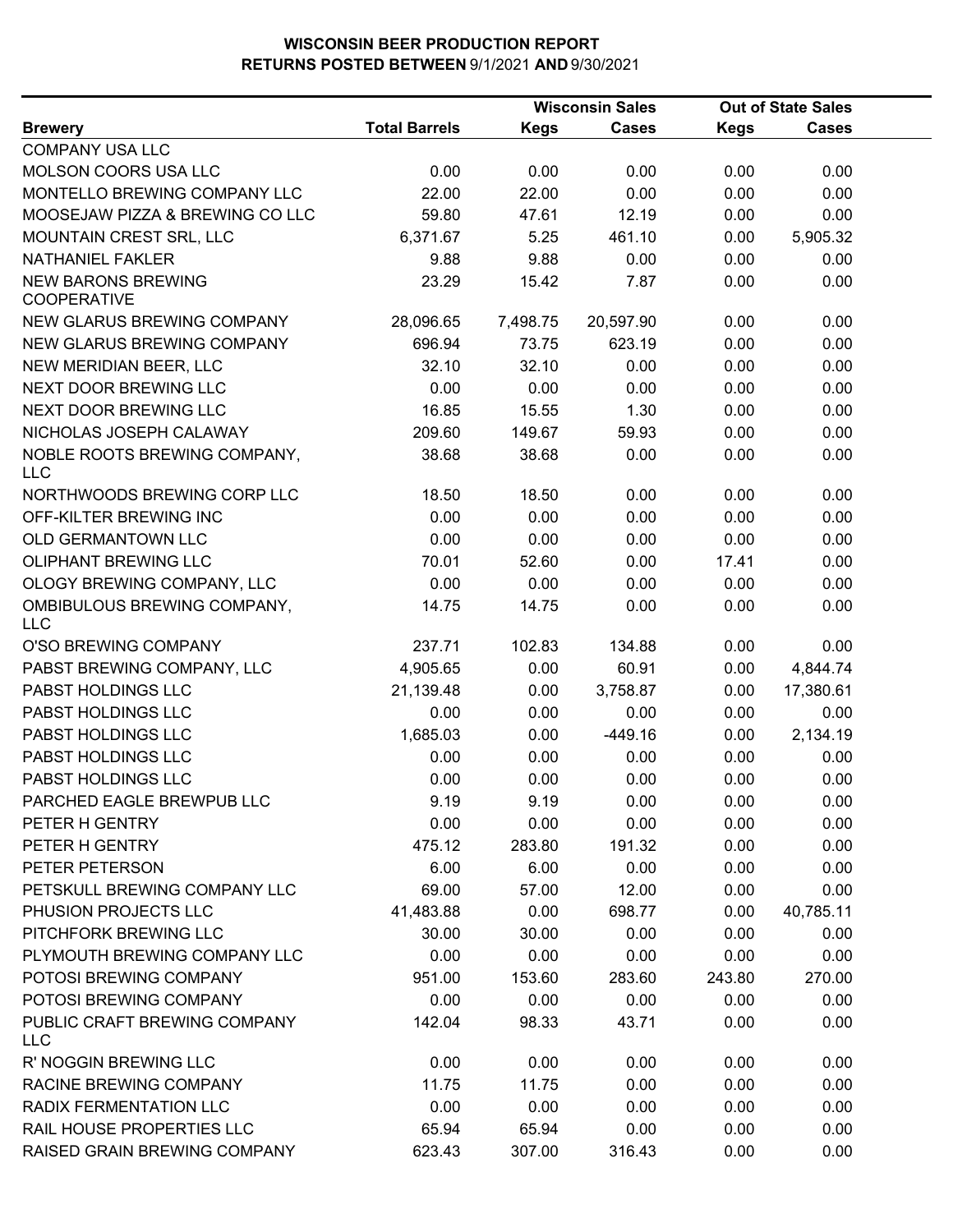|                                                  |                      |             | <b>Wisconsin Sales</b> |             | <b>Out of State Sales</b> |  |
|--------------------------------------------------|----------------------|-------------|------------------------|-------------|---------------------------|--|
| <b>Brewery</b>                                   | <b>Total Barrels</b> | <b>Kegs</b> | <b>Cases</b>           | <b>Kegs</b> | <b>Cases</b>              |  |
| <b>LLC</b>                                       |                      |             |                        |             |                           |  |
| RANDYS FUNHUNTERS BREWERY INC                    | 5.00                 | 5.00        | 0.00                   | 0.00        | 0.00                      |  |
| REBELLION BREWING HOLDING<br><b>COMPANY INC</b>  | 77.96                | 77.96       | 0.00                   | 0.00        | 0.00                      |  |
| RED EYE BREWING COMPANY LLC                      | 35.90                | 35.90       | 0.00                   | 0.00        | 0.00                      |  |
| REGAL BRAU BREWING COMPANY LLC                   | 370.20               | 0.00        | 73.75                  | 0.00        | 296.45                    |  |
| RHINELANDER BREWING CO LLC                       | 3,852.44             | 10.25       | 154.36                 | 0.00        | 3,687.83                  |  |
| RHINELANDER BREWING CO LLC                       | 63.87                | 23.10       | 40.77                  | 0.00        | 0.00                      |  |
| <b>ROBERT A LARSON</b>                           | 148.43               | 63.66       | 74.61                  | 1.67        | 8.49                      |  |
| <b>ROCK'N BEER LLC</b>                           | 47.10                | 47.10       | 0.00                   | 0.00        | 0.00                      |  |
| ROCKY REEF BREWING COMPANY                       | 30.00                | 30.00       | 0.00                   | 0.00        | 0.00                      |  |
| <b>ROGER HILLESTAD</b>                           | 8.16                 | 8.16        | 0.00                   | 0.00        | 0.00                      |  |
| <b>ROGER MILLER</b>                              | 23.51                | 23.51       | 0.00                   | 0.00        | 0.00                      |  |
| ROUND MAN BREWING CO., LLC                       | 34.41                | 34.41       | 0.00                   | 0.00        | 0.00                      |  |
| ROWLAND'S CALUMET BREWING CO.,<br>INC.           | 13.00                | 13.00       | 0.00                   | 0.00        | 0.00                      |  |
| ROWLAND'S CALUMET BREWING CO.,<br>INC.           | 0.00                 | 0.00        | 0.00                   | 0.00        | 0.00                      |  |
| RUSH RIVER BREWING LLC                           | 86.87                | 40.45       | 35.75                  | 10.67       | 0.00                      |  |
| RYAN D STOLT                                     | 37.99                | 31.17       | 6.82                   | 0.00        | 0.00                      |  |
| SAHALE ALE WORKS, LLC                            | 29.50                | 29.50       | 0.00                   | 0.00        | 0.00                      |  |
| SAND CREEK BREWING CO LLC                        | 0.00                 | 0.00        | 0.00                   | 0.00        | 0.00                      |  |
| SAWMILL BREWING CO INC                           | 39.30                | 39.30       | 0.00                   | 0.00        | 0.00                      |  |
| SAWMILL LOGGER ENTERPRISES LLC                   | 1.00                 | 1.00        | 0.00                   | 0.00        | 0.00                      |  |
| SHB HOLDINGS LLC                                 | 11.00                | 11.00       | 0.00                   | 0.00        | 0.00                      |  |
| SLEEMAN BREWING COMPANY USA<br><b>INC</b>        | 3,472.52             | 15.98       | 64.18                  | $-15.98$    | 3,408.34                  |  |
| SOME NERVE BREWING COMPANY LLC                   | 10.85                | 10.85       | 0.00                   | 0.00        | 0.00                      |  |
| SONNY'S PIZZERIA, LLC                            | 4.00                 | 4.00        | 0.00                   | 0.00        | 0.00                      |  |
| SOUTH SHORE BREWERY, INC.                        | 352.44               | 169.27      | 164.13                 | 9.83        | 9.21                      |  |
| SOUTH SHORE BREWERY, INC.                        | 40.37                | 40.37       | 0.00                   | 0.00        | 0.00                      |  |
| SPB LLC                                          | 2,609.18             | 429.50      | 1,113.95               | 237.50      | 828.23                    |  |
| STARBOARD BREWING COMPANY LLC                    | 7.00                 | 7.00        | 0.00                   | 0.00        | 0.00                      |  |
| STATE LINE DISTILLERY, LLC                       | 0.00                 | 0.00        | 0.00                   | 0.00        | 0.00                      |  |
| STATION 1 BREWING COMPANY AND<br>MUSIC HALL, LLC | 0.00                 | 0.00        | 0.00                   | 0.00        | 0.00                      |  |
| STEELHEAD ALEWORKS LLC                           | 0.00                 | 0.00        | 0.00                   | 0.00        | 0.00                      |  |
| STEELHEAD ALEWORKS LLC                           | 56.00                | 56.00       | 0.00                   | 0.00        | 0.00                      |  |
| <b>STEPHEN B ZINK</b>                            | 5.97                 | 5.97        | 0.00                   | 0.00        | 0.00                      |  |
| STILLMANK BREWING COMPANY                        | 370.96               | 181.16      | 189.80                 | 0.00        | 0.00                      |  |
| STONE ARCH BREWPUB INC.                          | 132.37               | 132.37      | 0.00                   | 0.00        | 0.00                      |  |
| STUBBORN BROTHERS BREWERY LLC                    | 59.48                | 59.48       | 0.00                   | 0.00        | 0.00                      |  |
| SUNSHINE BREWING COMPANY LLC                     | 24.00                | 24.00       | 0.00                   | 0.00        | 0.00                      |  |
| SUPERMOON BEER COMPANY LLC                       | 6.13                 | 2.00        | 4.13                   | 0.00        | 0.00                      |  |
| SWITCHGEAR BREWING COMPANY<br><b>LLC</b>         | 29.80                | 29.80       | 0.00                   | 0.00        | 0.00                      |  |
| THE EAU CLAIRE BREWING PROJECT                   | 298.81               | 62.85       | 235.96                 | 0.00        | 0.00                      |  |